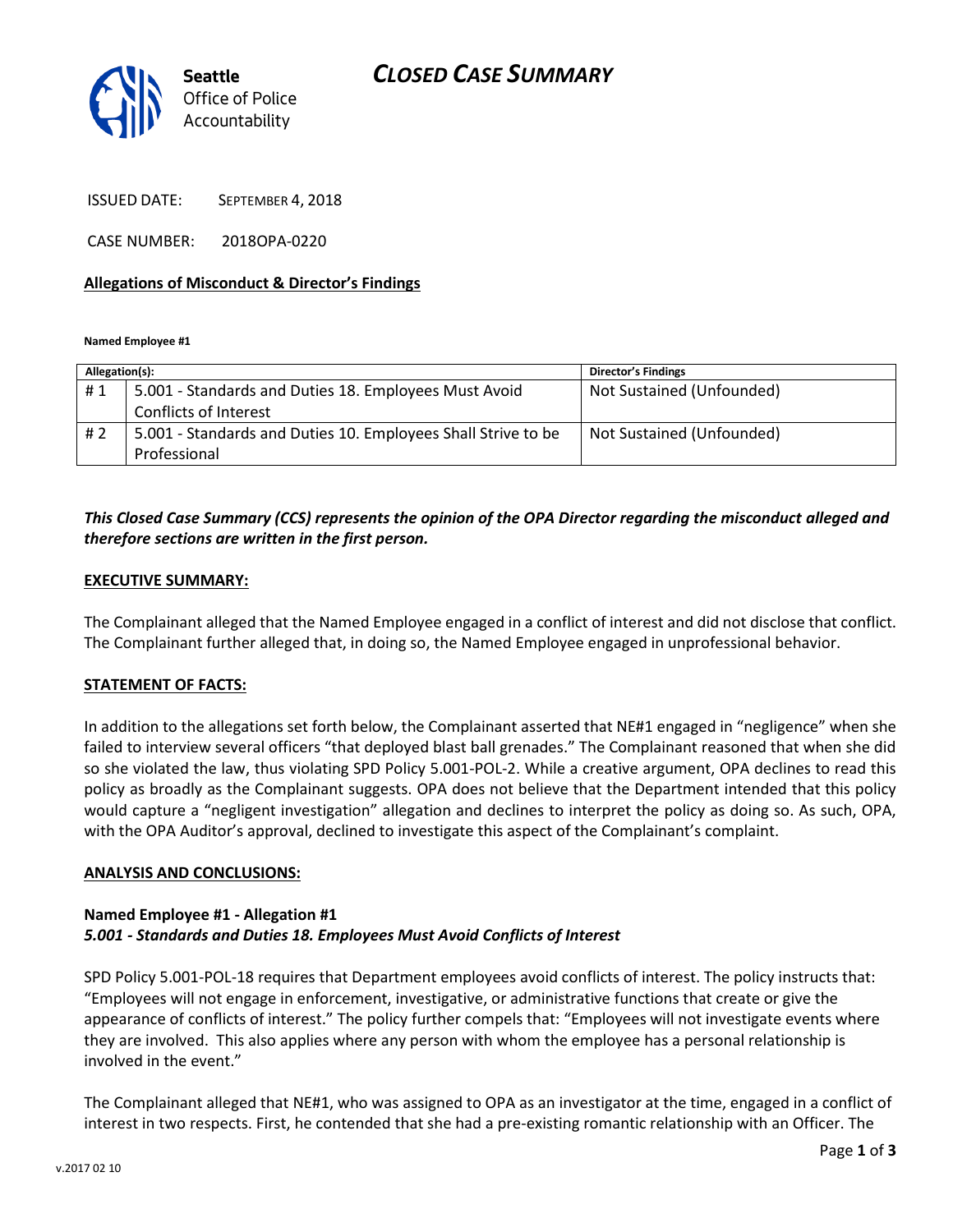# *CLOSE CASE SUMMARY*

OPA CASE NUMBER: 2018OPA-0220

Complainant based this on a news article in The Stranger, which detailed various administrative investigations against that Officer and one lawsuit. The article referenced NE#1 and, citing "the City," identified her as the Officer's "then-undisclosed [at the time of the incident underlying the lawsuit] girlfriend." The Complainant contended that NE#1's past relationship "should have been disclosed to senior SPD/OPA personnel" and asserted, without any evidence, that the relationship "does not appear to have been disclosed."

The Complainant further asserted his belief, again without any supporting evidence, that NE#1 failed to investigate the Officer's use of blast balls during May Day 2015 because of this relationship. He further contended that NE#1 "seem[ed] to work to shield [the Officer] by keeping him out of the investigation." He alleged that NE#1 "failed to conduct interviews with [the Officer] and perhaps others because of her personal relationships with them or desire to work closely with them after she left OPA." Lastly, the Complainant asserted his belief that NE#1 did not interview a Sergeant "because she wanted to shield him from disciplinary action and potential liability."

As part of its investigation, OPA conducted two interviews of NE#1. During her first interview, NE#1 explained that she was assigned to investigate 2015OPA-0643 by her then Lieutenant. She told OPA that she did not request this assignment and, as far as she knew, she received it randomly.

She did not believe that she had a conflict of interest that precluded her from investigated this case. She stated that, had she felt that a conflict existed, she would have reported it to her supervisor. NE#1 explained that there were approximately 30 to 40 officers who were possible witnesses in the case. She did not believe that a relationship with one or more of those witnesses precluded her from investigating that matter. NE#1 specifically stated that she did not have a personal relationship with the Sergeant that she believed needed to be disclosed as a conflict.

NE#1 explained that the decision concerning who would be interviewed in the case was made by both her and by her chain of command. She further stated that the completed investigation was reviewed approved by her chain of command and OPA's civilian leadership. Lastly, she stated that the investigation was certified by the OPA Auditor prior to the OPA Director issuing recommended findings.

OPA conducted a second interview of NE#1 during which she was specifically asked about her prior personal relationship with the Officer. She stated that she did have a prior relationship with the Officer that ended in approximately 2010. She explained that OPA sworn supervisors knew of this relationship because she had previously been assigned a case where the Officer was the named employee and she reported the relationship. She was then removed from that case and it was reassigned to another investigator.

NE#1 explained to OPA that the Officer was not the target of the investigation. She stated that he was only an officer involved in the demonstration that had used force and generated a use of force report. She reported that her "mission was to see if [she] could identify [the Sergeant] as being the person that threw the blast ball at [the Complainant], because that's who [the Complainant] insisted threw the blast ball at him."

NE#1 stated that she did not perform the intake in that matter and was assigned the case after the intake was completed. As such, she asserted that she did not decide which named employees or allegations were to be investigated. She contended that there was no evidence to link the Officer's blast ball deployment to the potential misconduct alleged by the Complainant. She lastly stated that, had there been such a link, she would have then informed her supervisor of the possible conflict.



**Seattle**

*Office of Police Accountability*